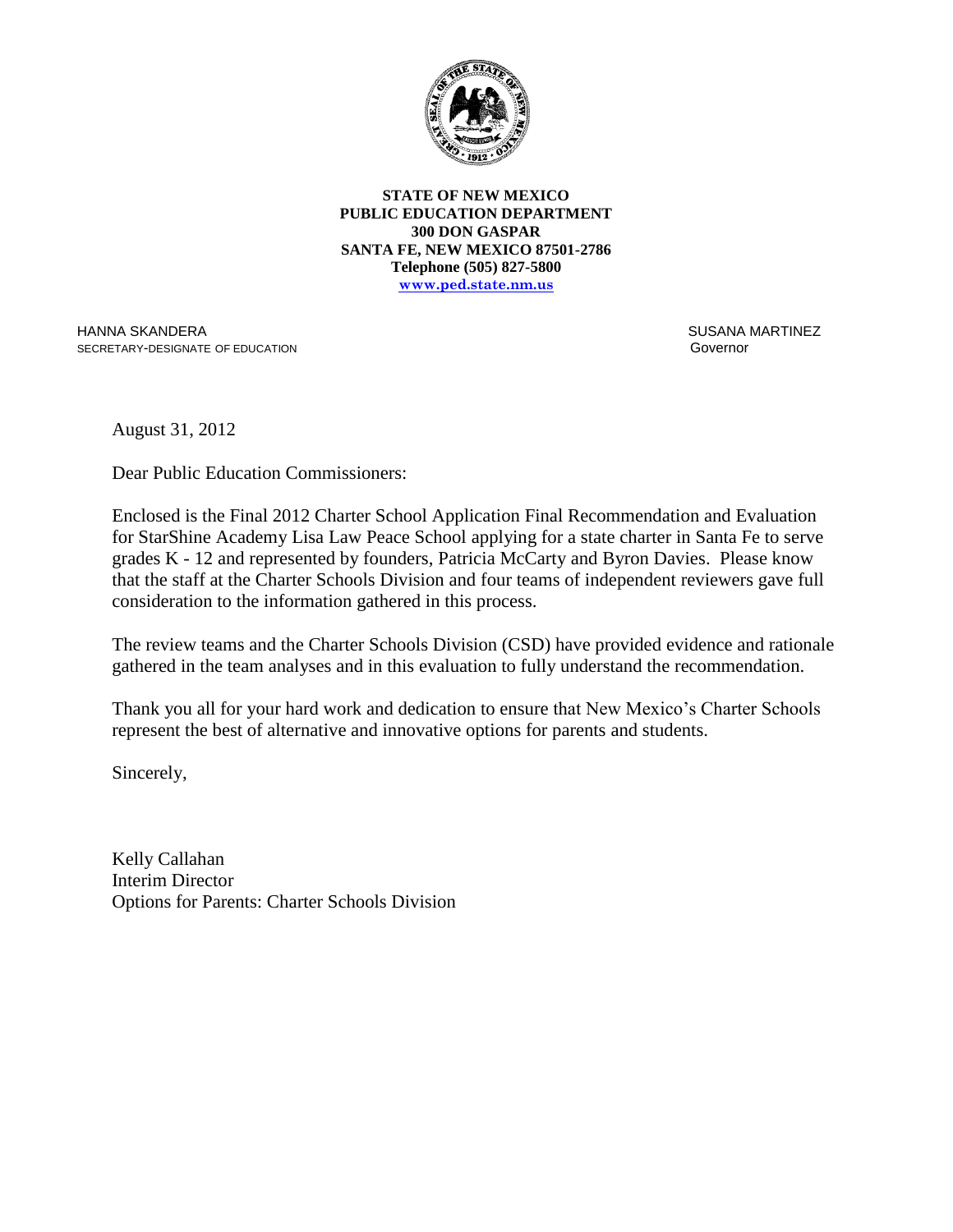## **I. Recommendation**

Approve: | |

Overall the application is complete and adequate; and during their Capacity Interview, the applicant(s) demonstrated the capacity to implement the education and governance/management plans as described in the application. Nothing was identified that would indicate the applicant(s) do not have the experience, knowledge, and competence to successfully open and operate a charter school.

### Approve with Conditions:  $\Box$

Overall the application is complete and adequate; and during their Capacity Interview, the applicant(s) demonstrated the capacity to implement the education and governance/management plans as described in the application. Nothing was identified that would indicate the applicant(s) do not have the experience, knowledge, and competence to successfully open and operate a charter school; however, the conditions listed below are required by law and must be addressed. If the PEC determines that there are any other conditions that need to be addressed, then those should be negotiated in a preliminary contract.

### **PROPOSED CONDITIONS**

The Applicant will negotiate a preliminary contract with the Public Education Commission pursuant to 22-8B-9.1:

- 1. Obtain standing as an approved Board of Finance
- 2. Secure a facility that meets PSFA Approval
- 3. Complete the planning-year checklist

## Deny:  $\boxtimes$

Overall the application is either incomplete or inadequate; or during their Capacity Interview, the applicant(s) did not sufficiently demonstrate the experience, knowledge, and competence to successfully open and operate a charter school.

The Charter Schools Act, in paragraph 1 of Subsection L of Section 22-8B-6 NMSA 1978, states that a chartering authority may approve, approve with conditions or deny an application. A chartering authority may deny an application if:

- (1) the application is incomplete or inadequate;
- (2) the application does not propose to offer an educational program consistent with the requirements and purposes of the Charter Schools Act;
- (3) the proposed head administrator or other administrative or fiscal staff was involved with another charter school whose charter was denied or revoked for fiscal management or the proposed head administrator or other administrative or fiscal staff was discharged from a public school for fiscal mismanagement;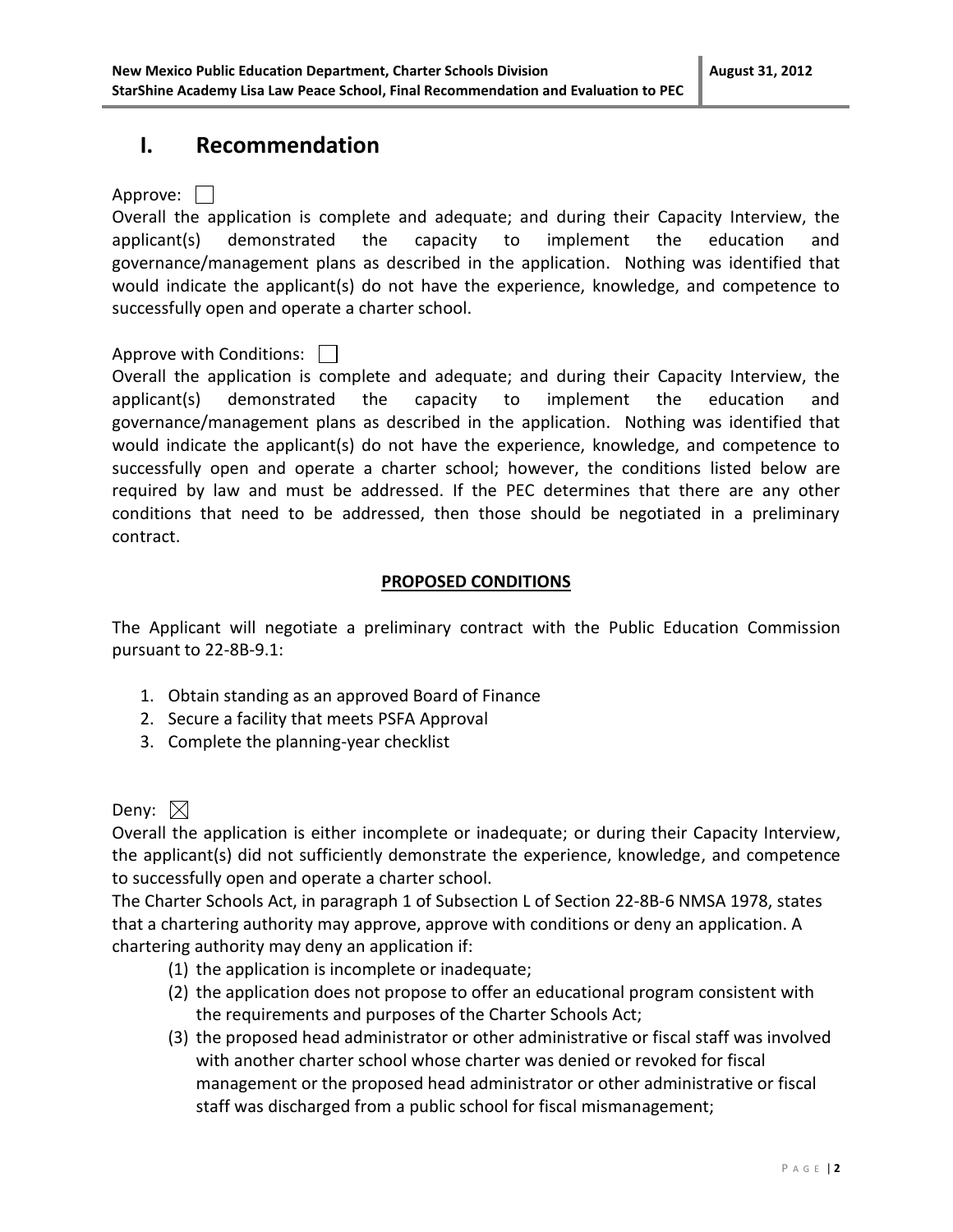- (4) for a proposed state-chartered charter school, it does not request to have the governing body of the charter school designated as a board of finance or the governing body does not qualify as a board of finance; or
- (5) the application is otherwise contrary to the best interests of the charter school's projected students, the local community or the school district in whose geographic boundaries the charter school applies to operate.

### **OPTIONS FOR PARENTS – CHARTER SCHOOLS DIVISION**

By:

Interim Director of Options for Parents, or Designee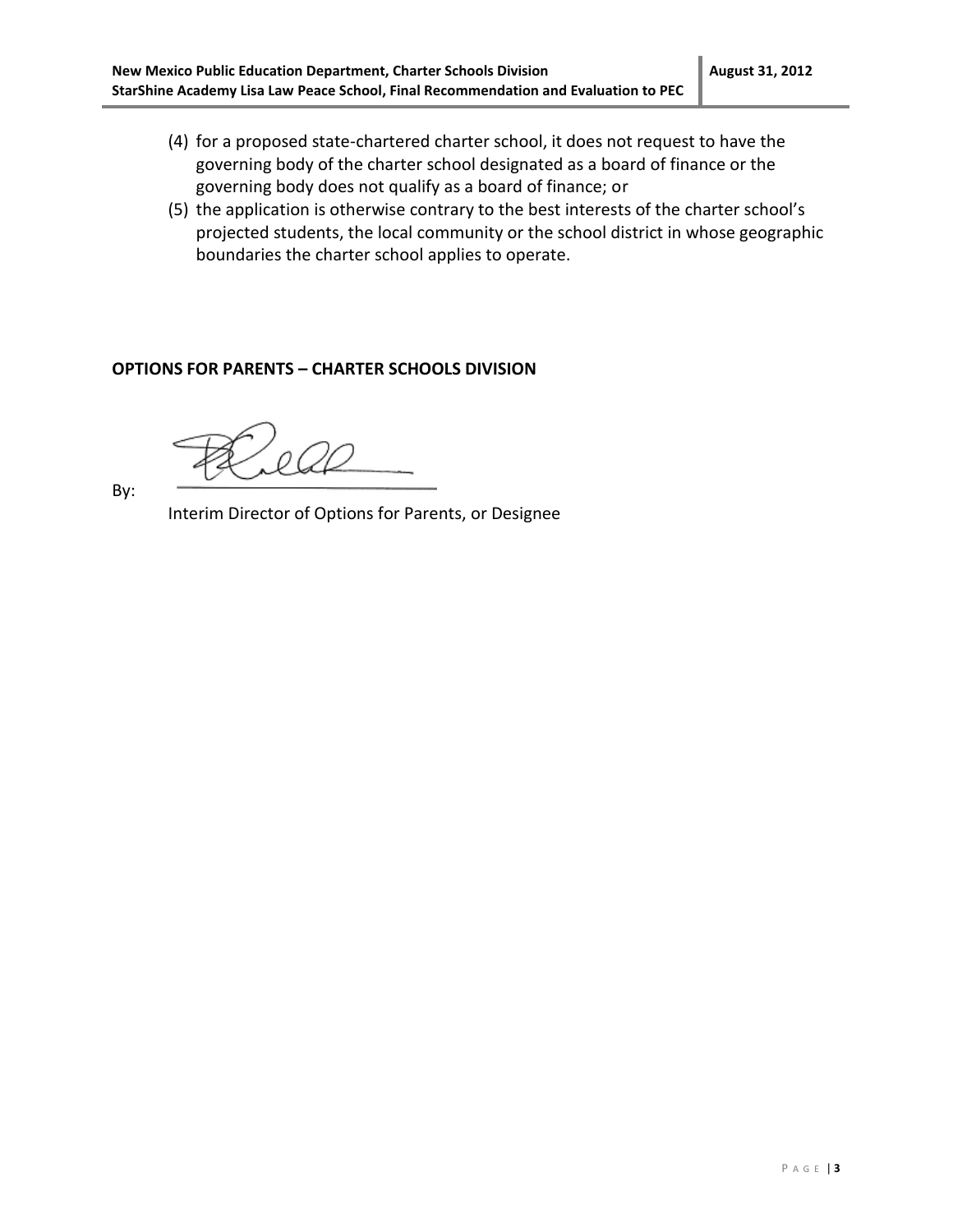# **I. Overall Score Sheet**

| <b>Section</b>                                                      | <b>Points Received</b> | <b>Applicant School's Possible</b><br><b>Points</b> |
|---------------------------------------------------------------------|------------------------|-----------------------------------------------------|
| Application                                                         |                        |                                                     |
| • Executive Summary                                                 | 3.33                   | 4                                                   |
| • Education Plan/Academic<br>Framework                              | 85.21                  | 112                                                 |
| · Organizational Plan and<br>Governance/Organizational<br>Framework | 39.26                  | 68                                                  |
| • Business Plan/ Financial<br>Framework                             | 10.5                   | 18                                                  |
| • Evidence of Support                                               | 9.32                   | 10                                                  |
| • Required Appendices                                               | $\mathbf{1}$           | $\overline{2}$                                      |
| Capacity Interview                                                  | 19                     | 30                                                  |
| <b>Overall Score</b>                                                | 167.62                 | 244                                                 |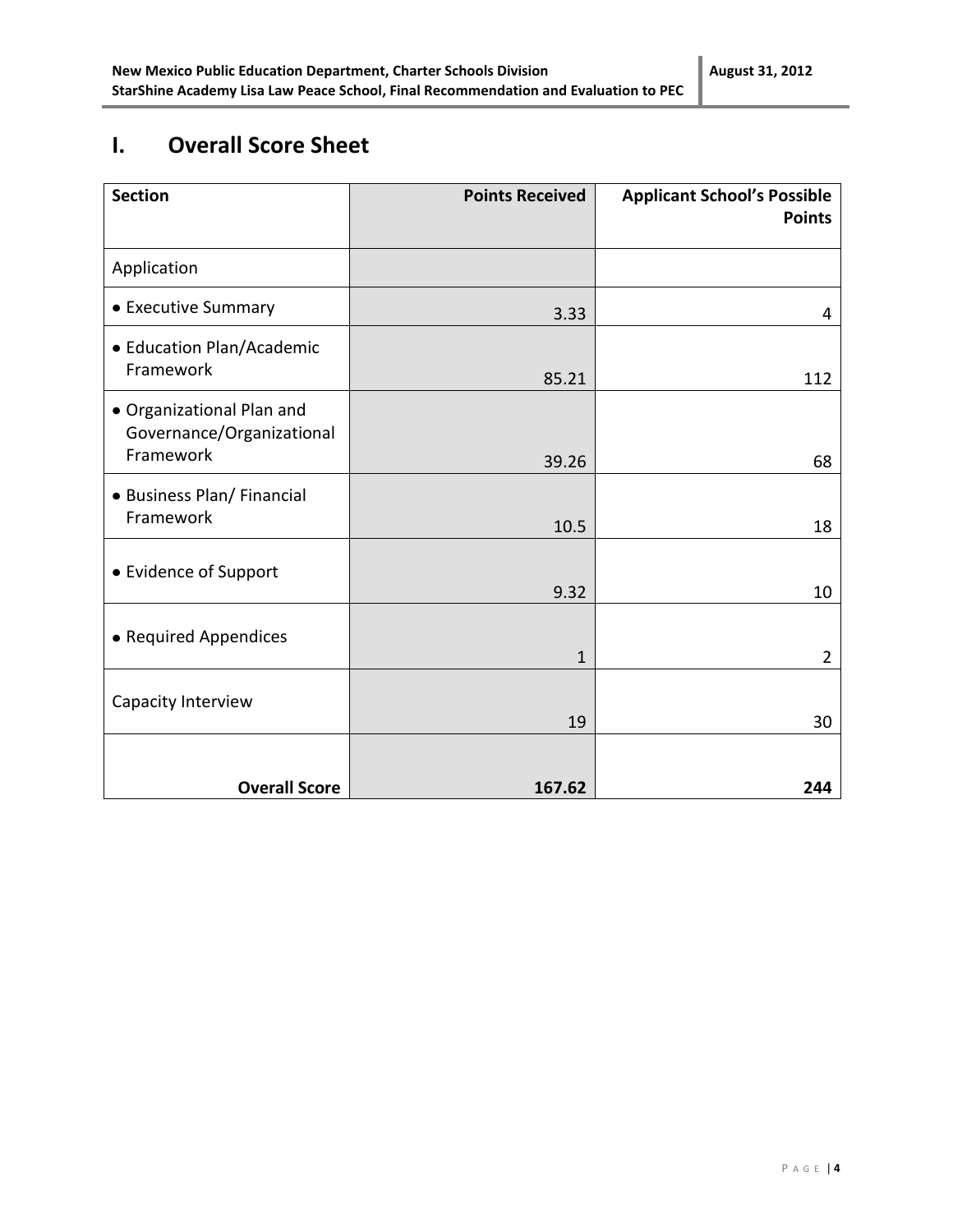## **II. Explanation Regarding Score Sheet**

In the final recommendation and analysis the review team and the CSD considers the overall score as well as the score in each individual section. For example, while the total possible points in the Business Plan only equals 18 points, it is essential that an applicant school score high in this section and have a sound financial plan. If an applicant school receives a low score in this section then the review team carefully considers that in their final analysis. Also please note that while the review team did not score the community input hearing, the review team and the CSD may reference it in the final recommendation and evaluation if pertinent information was offered that contradicts or affirms what was found in the application or the capacity interview. Second, if the applicant school's proposal did not answer any prompt as a result of applicability (e.g., the applicant school will be an elementary school and so did not provide responses to graduation-related prompts) then the review team and CSD will adjust the total possible points in the application section where the non-applicable item(s) is found as well as in the final score.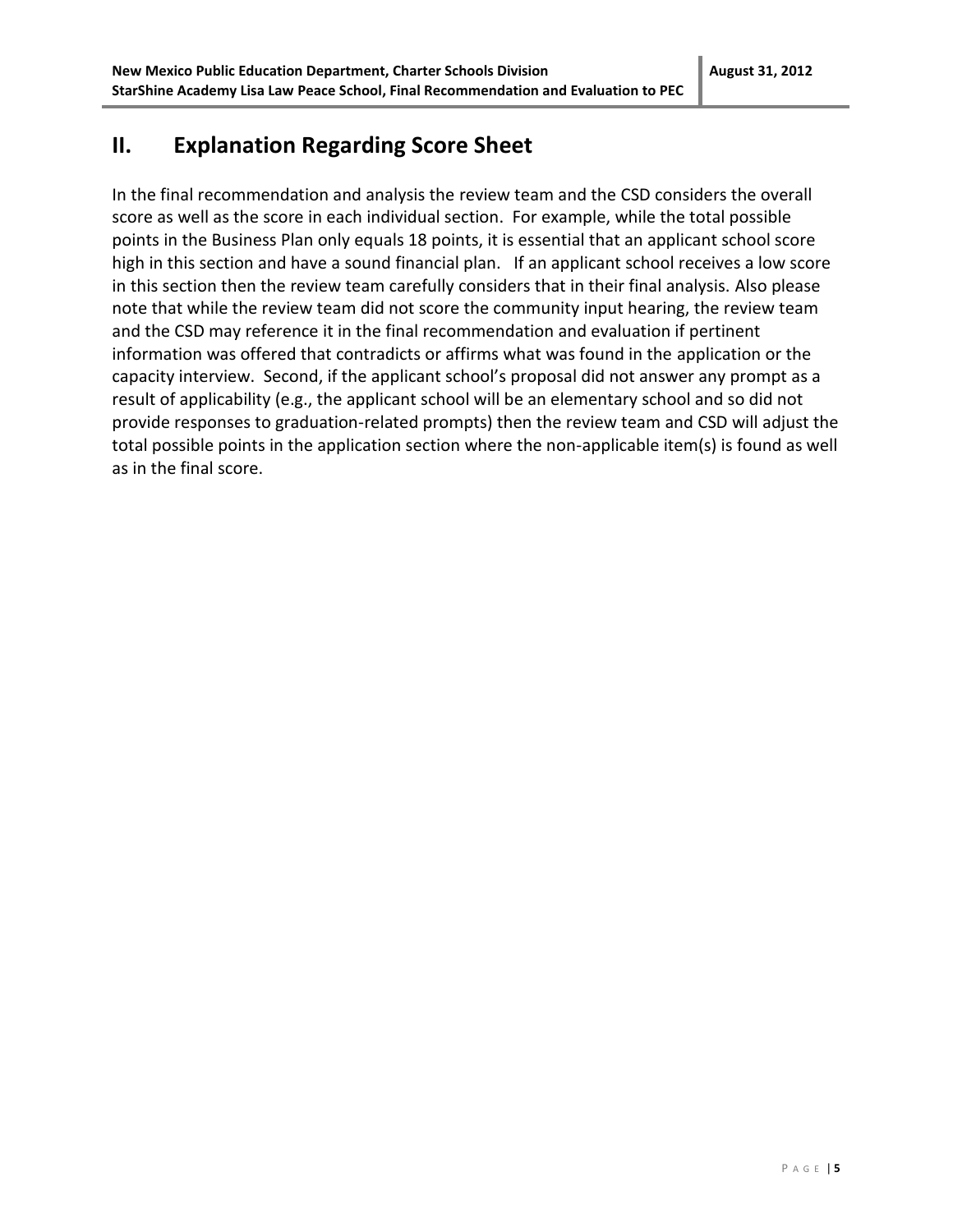# **III. Final Analysis**

| <b>Application Section</b>                                                                                                                                                                                                                                                                                                                                                                                                                                                                                                                                                                                                                                                                                                                          | <b>Points Received</b> | <b>Applicant School's Possible</b><br><b>Points</b> |
|-----------------------------------------------------------------------------------------------------------------------------------------------------------------------------------------------------------------------------------------------------------------------------------------------------------------------------------------------------------------------------------------------------------------------------------------------------------------------------------------------------------------------------------------------------------------------------------------------------------------------------------------------------------------------------------------------------------------------------------------------------|------------------------|-----------------------------------------------------|
| <b>Education Plan/Academic</b><br>Framework                                                                                                                                                                                                                                                                                                                                                                                                                                                                                                                                                                                                                                                                                                         | 85.21                  | 112                                                 |
| <b>Evidence/Statements Supporting Score in this Section:</b>                                                                                                                                                                                                                                                                                                                                                                                                                                                                                                                                                                                                                                                                                        |                        |                                                     |
| The vision statement provides a broad, general picture of what the school hopes to achieve for itself<br>and its students. The mission statement appears to mix together the aspirations of the corporate entity<br>(StarShine Academy, Inc.) as well as those of the applicant school (StarShine Academy Lisa Law Peace<br>School). Both statements lack sufficient focus to realize a clear and coherent picture of the proposed<br>school's educational model and how that model supports the proposed vision and mission.                                                                                                                                                                                                                       |                        |                                                     |
| The student performance goals lack the clarity and precision necessary for the proposed school to<br>measure, monitor, and report student performance adequately. In one instance, a required<br>performance goal was not provided. Similarly, several of the organizational goals also lack the clarity<br>and precision necessary for the school to manage them. Some of these goals appear to be replaced<br>later in the application by a different set of organizational goals.                                                                                                                                                                                                                                                                |                        |                                                     |
| The applicants relied heavily on the work of another charter school in providing the required curriculum<br>research without demonstrating their own understanding of how and under what circumstances the<br>curriculum may work. In addition, the research provided was limited to only two elements of the<br>proposed school's educational model (Core Knowledge and Paideia) and ignores other important<br>elements, such as STEM, school gardening, service learning, etc. Identified instructional strategies that<br>are included appear to be drawn from a standard repertoire, though minimal explanation is given to<br>demonstrate how these particular strategies effectively support different student needs.                        |                        |                                                     |
| The applicants provide assurances that the school will comply with relevant federal and state statutes<br>and rules with regards to special education and 504 Plans, but fail to provide adequate details or<br>descriptions of how it will resource and implement the full array of required services and monitor<br>student progress. The proposed school budget supports only one (1) ESL teacher, likely insufficient<br>given the targeted student population.                                                                                                                                                                                                                                                                                 |                        |                                                     |
| The application identifies an adequate range of assessments to be used (Core Knowledge, Galileo and<br>Stanford 10, and Robert Marzano Institute-developed assessments, progress monitoring and screening<br>tools), but no schedule for assessments is provided. The application provides a generalized narrative on<br>the importance of using assessment results, but does not provide a school-based plan for their use. The<br>application begins to describe how it will implement the required Student Assistance Team and<br>Response to Intervention model, but this is incomplete, because the text inexplicably shifts to a<br>description of the school's plans for obtaining accreditation. The application does not appear to include |                        |                                                     |

a plan to monitor and adjust school-wide practices as necessary.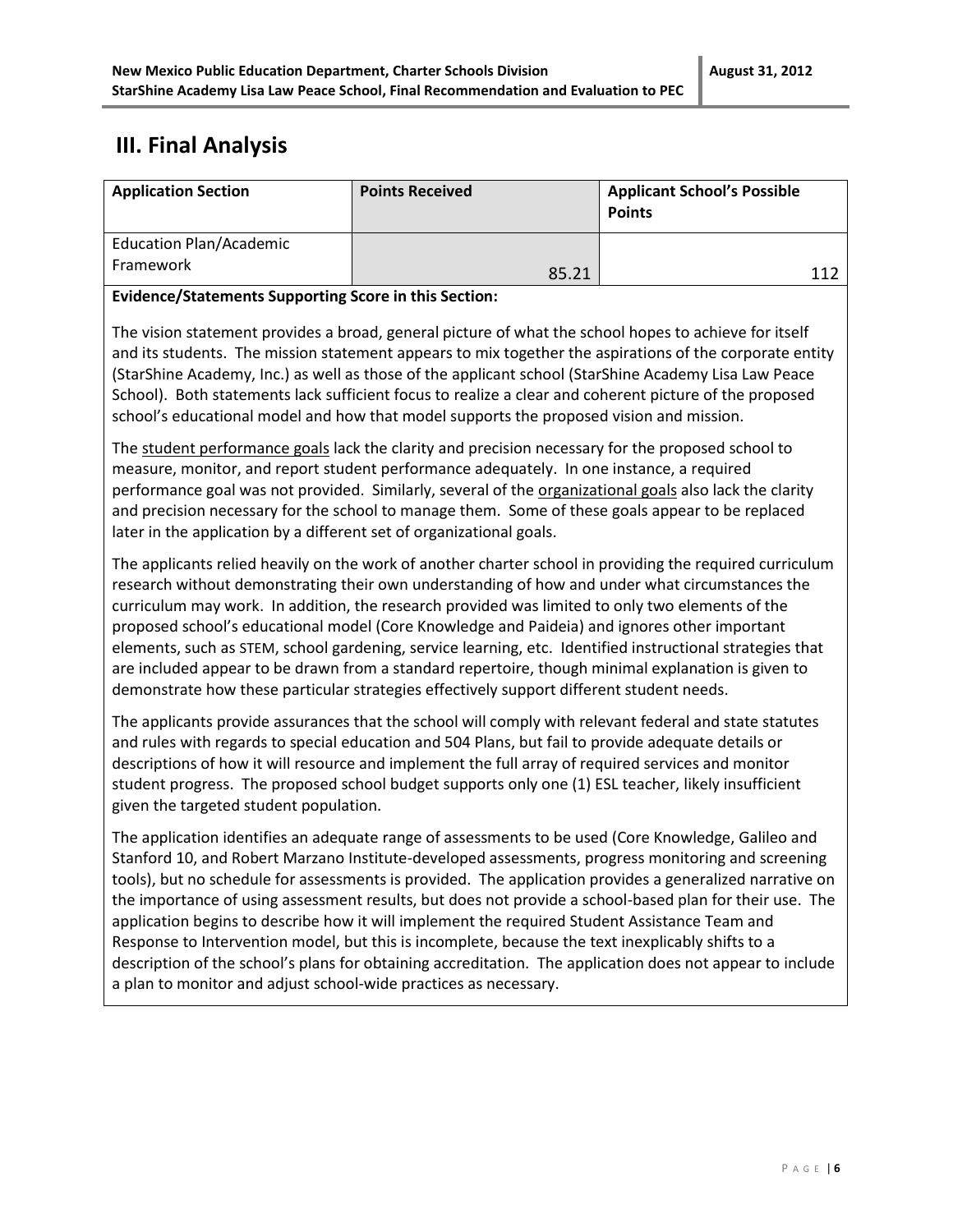| <b>Application Section</b> | <b>Points Received</b> | <b>Applicant School's Possible</b><br><b>Points</b> |
|----------------------------|------------------------|-----------------------------------------------------|
| Organizational Plan and    |                        |                                                     |
| Governance/Organizational  |                        |                                                     |
| Framework                  | 39.26                  | 68                                                  |

### **Evidence/Statements Supporting Score in this Section:**

The applicants demonstrate understanding of the importance of the governing body and have plans in place to ensure a qualified and experienced membership. The descriptions of the governing body's roles and responsibilities, however, are inconsistently described in different parts of the application, and in places blur the line between governance and management (e.g., hiring all certified and administrative positions) and omit key responsibilities of ensuring both high student performance and compliance with the provisions of the charter and contract. The application establishes high training expectations of its governing body, although the application neither appears to budget sufficient funds to ensure that members can meet that expectation, nor does it include a plan for a governing body evaluation. The application provides descriptors of an effective head administrator, but does not provide a plan for how that administrator will be evaluated.

The organizational structure of the school is deemed inadequate, as the text only describes shared qualities of high performing district schools, but not the proposed school's organizational structure. In addition, the application provides no organizational chart.

While there is a rubric for evaluating staff, there is no described plan for staff evaluation. The application calls for a student:teacher ratio of 12:1, which would require a staff of some 33 teachers. The proposed staffing plan of 13.5 teachers would result in a student:teacher ratio of 30:1. The teacher professional development plan is varied and ambitious, but does not appear to be sufficiently supported by the budget.

The applicants relied heavily on the work of another charter school to describe the proposed school's relationship with its employees and in framing its personnel policies. Without carefully reviewing the borrowed text, however, the applicants do not appear to recognize that some of the policies may not be in accordance with NMPSIA, ERB, and 218A. In addition, the discipline process is missing from the employee handbook.

The applicants offer assurances that all community voices will be included in governance, leadership, and advisory bodies, but no specifics are given about the actual committees or working groups, their memberships, and roles and responsibilities.

The student discipline policy, as "Appendix F", is difficult to understand, and the description of alternative placements for eligible students is limited primarily to the homework of excluded students. Student recruitment and enrollment plans are adequate and comply with state laws and rules.

Legal compliance includes a conflict of interest policy, but no reference is made to complying with the Open Meetings Act and the Inspection of Public Records Act. The application's "Appendix B", however, does indicate that governing body members will be expected to familiarize themselves with several New Mexico rules, including the Open Meetings Act.

The applicants did not provide the required letter from the Public Schools Facilities Authority, and there was no description of the school's proposed capital outlay needs.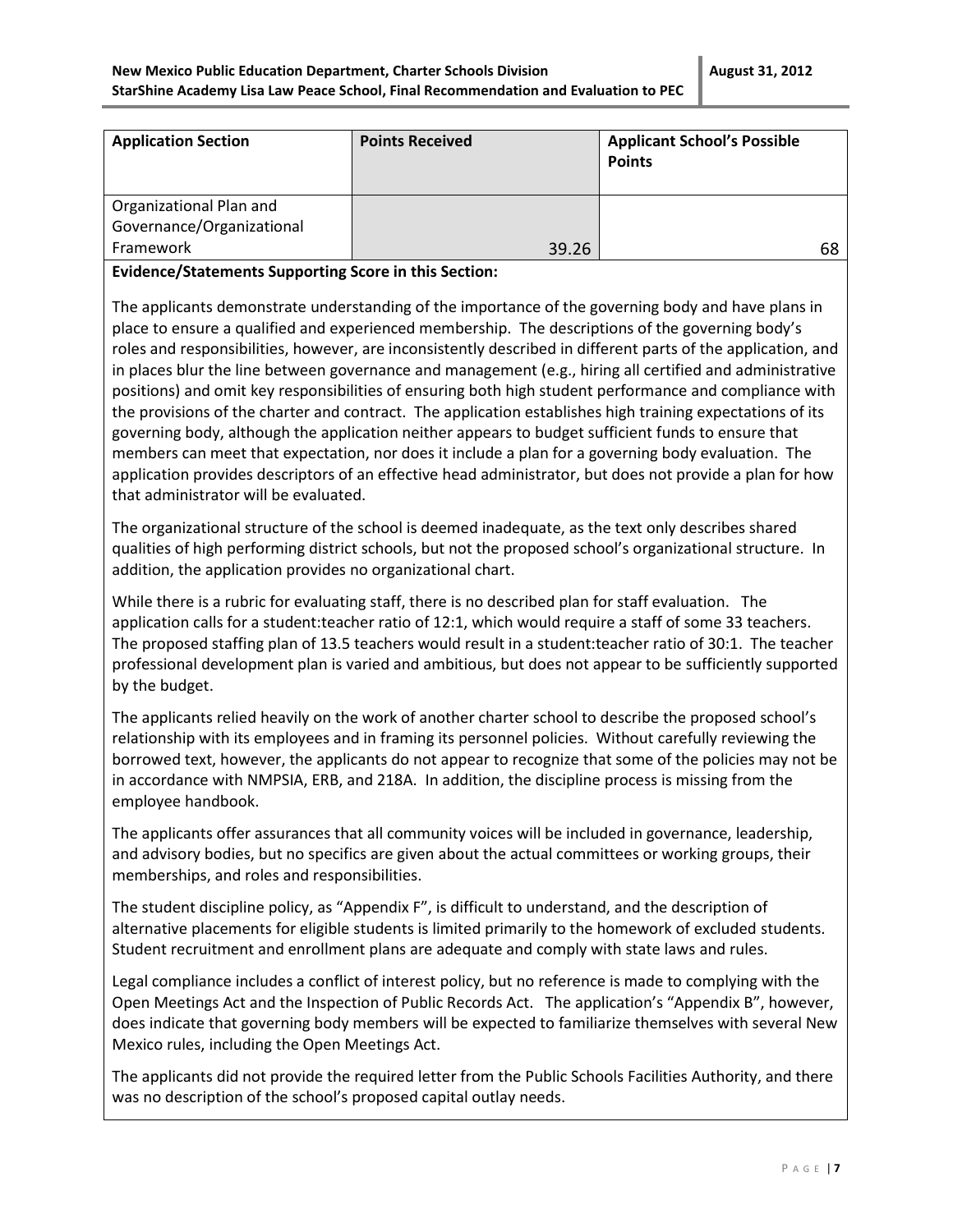| <b>Application Section</b>      | <b>Points Received</b> | <b>Applicant School's Possible</b><br><b>Points</b> |
|---------------------------------|------------------------|-----------------------------------------------------|
| <b>Business Plan/ Financial</b> |                        |                                                     |
| Framework                       | 10.5                   |                                                     |

#### **Evidence/Statements Supporting Score in this Section:**

The application includes a 5-year budget, but contains some elements that appear inadequate. The Review Team expressed concerned that the average salary is \$37,500. Further, the budget accounts for 40 staff, though the staffing plan calls for a staff of 41. The budget narrative does not appear to acknowledge that Federal stimulus funds are not available. There is some concern that unidentified dollars will be used to recruit students, possibly SEG money, which would violate state law.

This Review Team identified two major concerns: what appears to be inadequate staffing to provide appropriate separation of duties, and the lack of clarity (plan) on how the governing body will exercise its fiscal oversight. The lack of clear and compelling responses to the prompts in these two critical areas could set the stage for an inadequate fiscal accountability environment.

| <b>Application Section</b>                                     | <b>Points Received</b> | <b>Applicant School's Possible</b><br><b>Points</b> |
|----------------------------------------------------------------|------------------------|-----------------------------------------------------|
| Executive Summary, Evidence of<br>Support, Required Appendices | 13.65                  |                                                     |

### **Evidence/Statements Supporting Score in this Section:**

The Executive Summary was deemed partially adequate, as it provided an in-depth picture of the intended neighborhood of the proposed school and the needs of the targeted student population, but did not provide a comprehensive and concise description of the The StarShine Academy Lisa Law Peace School educational model. It left out important elements of the model and how those elements cohere, such as the STEM, student gardening, and service learning programs.

The application's evidence of support was deemed adequate, though much of the evidence provided was anecdotal. The ties to the community appear to be limited to the amount of time school developers have spent in the community holding informal conversations and surveys about the proposed school. Founders of the proposed school do not include anyone who actually lives in the community. Since unfiltered community voices were not heard during the application process, the Review Team could not ascertain actual levels of interest in the proposed school.

Neither the required PSFA letter nor the proposed capital outlay needs for the school was included in the application.